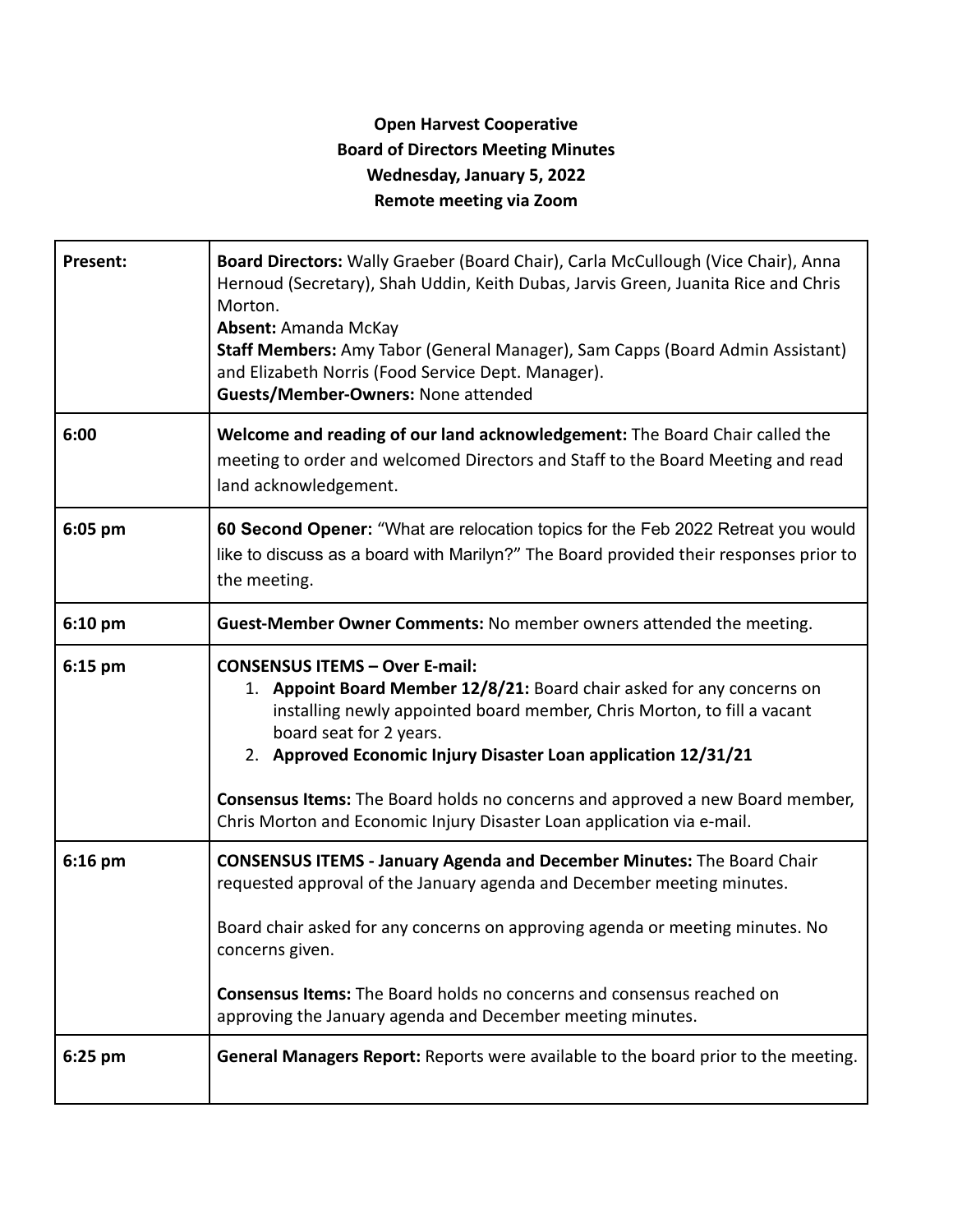|         | Monthly GM Report, Global Ends Report, and Equity Requests: November was a<br>strong month financially. Store almost met net sales goals, and surpassed goals for<br>sales, labor and net income. Ownership numbers are holding steady. The store<br>continued reaching double digit growth in the 4 <sup>th</sup> quarter and fiscal year. |
|---------|---------------------------------------------------------------------------------------------------------------------------------------------------------------------------------------------------------------------------------------------------------------------------------------------------------------------------------------------|
|         | Key Indicators Spreadsheet: GM answered questions submitted via email regarding<br>equity and various report graphs (Cash on hand, Co-op Ownership, Active Owners<br>and Owners in Good Standing).                                                                                                                                          |
|         | Promotion, Policy Compliance & Store Goals: Progress on GM compliance will be<br>reported in store goals going forward.                                                                                                                                                                                                                     |
|         | Monitor L9 Report: GM did annual review of the Emergency GM Succession Plan<br>that is in place in the event the GM is unable to perform job duties due to an<br>emergency. Plan updated to include department managers that started in the past<br>year.                                                                                   |
| 6:42 pm | Executive Session: Board went into executive session to discuss the Pro-Forma<br>Memo and get an update on relocation from GM.                                                                                                                                                                                                              |
| 7:37 pm | <b>Break</b>                                                                                                                                                                                                                                                                                                                                |
| 7:42 pm | <b>Committee Reports:</b> Committee reports were available prior to the meeting.                                                                                                                                                                                                                                                            |
|         | Board Ops Committee: Discussed logistics and timing for Board retreat. Looking at<br>January 27 <sup>th</sup> to do anti-bias training with Inclusive Communities, Open Harvest staff<br>and Board members.                                                                                                                                 |
|         | DEI Committee: Currently promoting book discussion. There will be a conversation<br>with Appleseed and the authors of You Won't Believe What Happened to Lacy on<br>January 19 <sup>th</sup> . In addition, the committee is finalizing details for the February event.                                                                     |
|         | Owner Investment Campaign Committee - Committee met on Dec. 14th.<br>Discussed the details of the Capital Campaign launch. Working on hiring a<br>coordinator and developing campaign materials. The committee is also reaching out<br>to other community organizations.                                                                    |